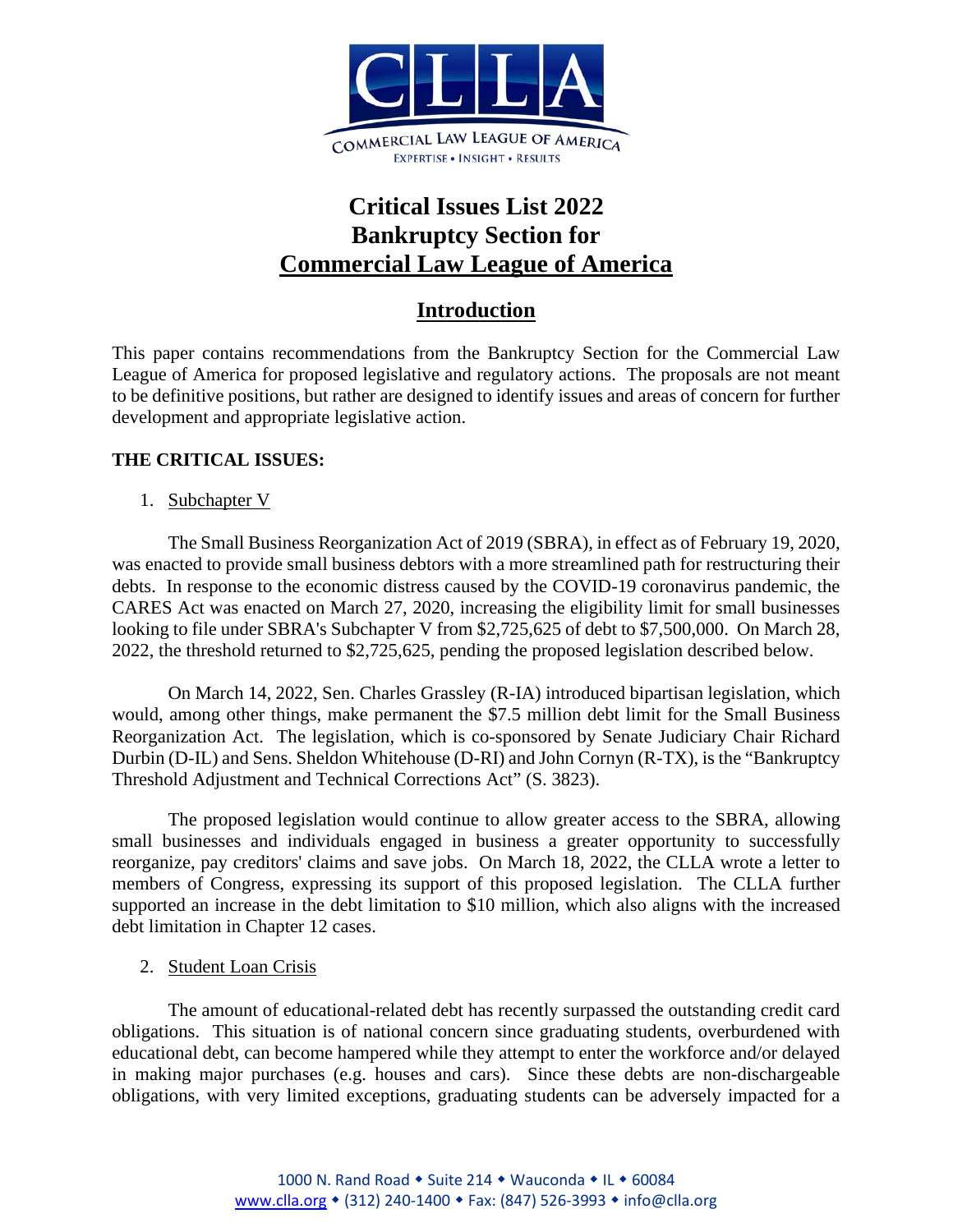

lifetime. Based on the foregoing, the CLLA believes that the grounds for non-dischargeability should be relaxed, allowing for the bankruptcy courts to ascertain relief for appropriate debtors.

In 2019, the CLLA's Student Loan Sub-Committee proposed a relaxed standard, such that students can obtain a bankruptcy hardship discharge if all of the following are present:

1. Bankruptcy filed 10 years after loan is first due;

2. Cannot maintain an adequate standard of living for the debtor and the debtor's dependents if required to pay such debts; AND

3. This state of affairs is likely to persist for at least five years.

Hardship will be presumed if one of the following criteria are met:

- 1. SSI Disability;
- 2. 100% disability rating under VA; OR
- 3. Household income is less than 200% of fed poverty guideline.

CLLA believes that by defining hardship, the goal of a "fresh start" will be achieved for those who will never be able to pay the loans, while preventing outright abuse of the loan system to discharge debts not causing hardship. It further provides some lending security and provides a mechanism for lenders (including the schools) to clear their books of uncollectible debt. Given the various bills being introduced in Congress, it is important for the CLLA to take a position, as it is unlikely that the status quo will be maintained.

#### 3. Third Party Releases

In March 2021, lawmakers introduced a bill named the SACKLER Act, which was designed to prevent members of the Sackler family, who own OxyContin-maker Purdue Pharma LP, from using the bankruptcy process to obtain legal releases from governmental lawsuits. This bill was followed by the Nondebtor Release Prohibition Act of 2021, which proposes a ban on nonconsensual third-party releases and other abusive practices. Given the potential abuse of nondebtors in obtaining third party releases in Chapter 11 cases, from government and nongovernment creditors, the CLLA believes it is important to take a position with regard to this important issue. The Bankruptcy Section has appointed a subcommittee to propose a compromise position on this issue.

#### 4. Limitations on Bankruptcy Venue

Since bankruptcy is essentially a local concern, corporations should file only where either their principal place of business or principal assets are located. Venue based on place of incorporation should be eliminated. This amendment to bankruptcy venue will insure going forward the greatest possible involvement of creditors, shareholders, employees and other interested parties, while the bankruptcy case is conducted and supervised within the communities that are most interested in the outcome. In addition, affiliate filings are adjusted to make sure that subsidiaries follow parent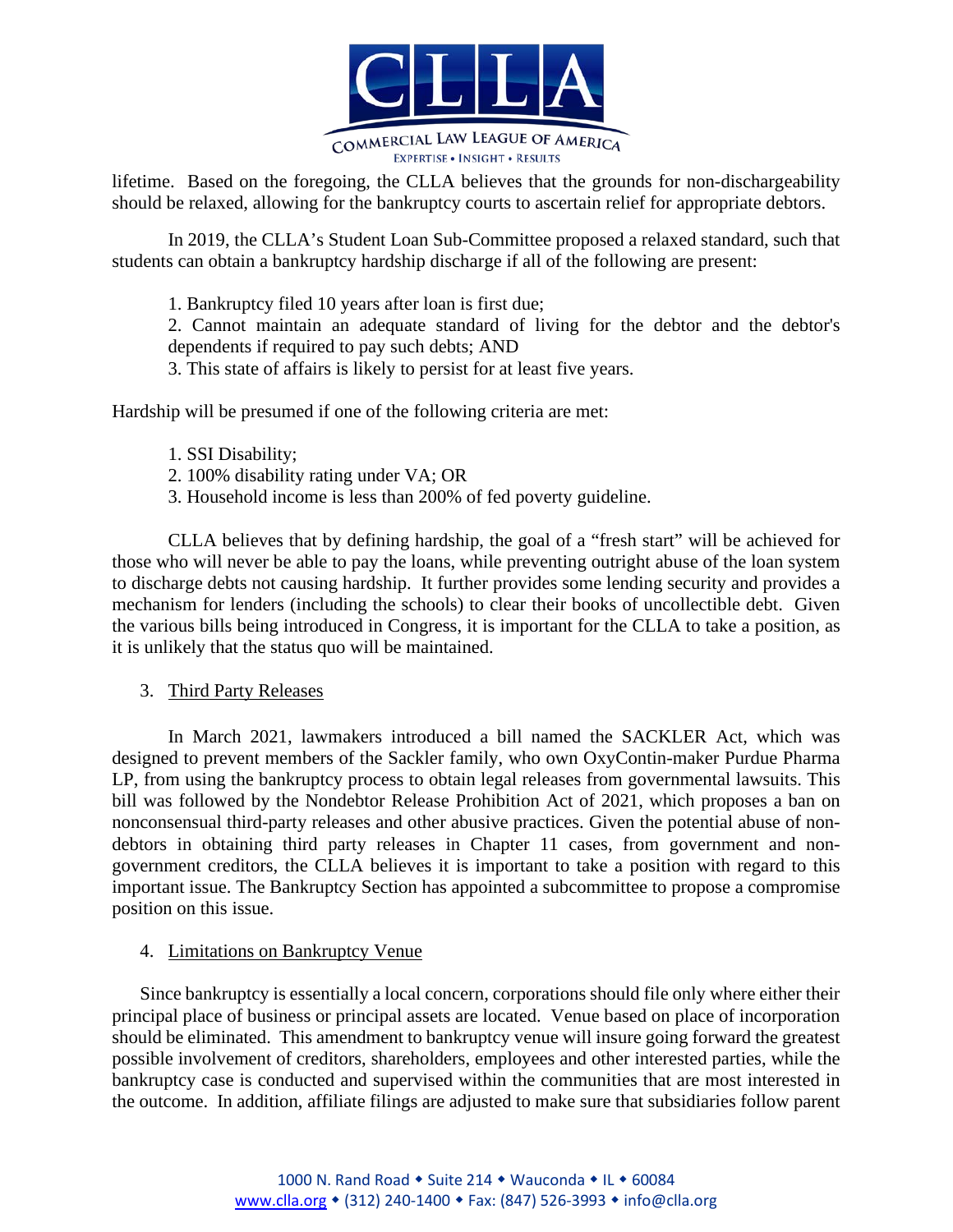

companies into bankruptcy and motions to transfer are quickly resolved. The League supports current legislation pending in the  $117<sup>th</sup>$  Congress (S 2827 and HR 4193).

# 5. Effective Date of Chapter 11 Plans

On February 23, 2021, Belk, Inc. and its affiliates filed a Chapter 11 bankruptcy petition, along with a proposed "pre-packaged" plan of reorganization. Plan confirmation was determined the next day and the plan became effective that afternoon, just 20 hours after the Chapter 11 cases were filed. The speed in which the plan became effective raises due process and other concerns, and the CLLA believes it is important to take a position with respect to the notice period prior to the effective date of a Chapter 11 plan.

# 6. Preference Reform.

Despite the changes to the Bankruptcy Code in the Small Business Reorganization Act of 2019, adversary proceedings to recover alleged preferences and fraudulent transfers are still properly filed in the venue of the bankruptcy case. An amendment to 28 U.S.C. § 1409(b) should be considered, to close the loophole. The revised language should provide that any such actions that are under \$25,000 should be brought in the district in which the defendant resides.

#### 7. Increasing Chapter 13 Eligibility Limits.

The "Bankruptcy Threshold Adjustment and Technical Corrections Act", described above, would also raise the debt limit for Chapter 13 bankruptcy eligibility to \$2.75 million, and remove the distinction between secured and unsecured debt for that calculation. The current debt limitation is \$419,275 of noncontingent, liquidated and unsecured debt or \$1,257,850 of noncontingent, liquidated and secured debt. These debt limitations are adjusted for inflation. Under the proposed legislation, the debt limitation would be \$2.75 million of noncontingent and liquidated debts, regardless of whether the debt is secured or unsecured.

This debt limitation has become outdated for several reasons, including the fact that home prices have exceeded the rate of inflation, and continue to rise. When home prices rise, the amount that homeowners need to borrow for mortgages rise as well, which has the result of putting these homeowners over the secured debt limit. When home prices fall, existing mortgages can create large deficiency claims, possibly putting these homeowners over the unsecured debt limit. Furthermore, the student loan debt crisis in this country has increasingly pushed consumers over the unsecured debt limit.

In these circumstances, the alternatives to Chapter 13 are poor substitutes. Although consumers can file Chapter 11, that is a more cumbersome, burdensome and costlier process. Another alternative is Chapter 7 bankruptcy; however, a debtor may lose non-exempt assets in that process. Chapter 13, on the other hand, allows a debtor to repay creditors' claims over a period of time. The current alternatives create a situation where debtors must choose a less-than-ideal